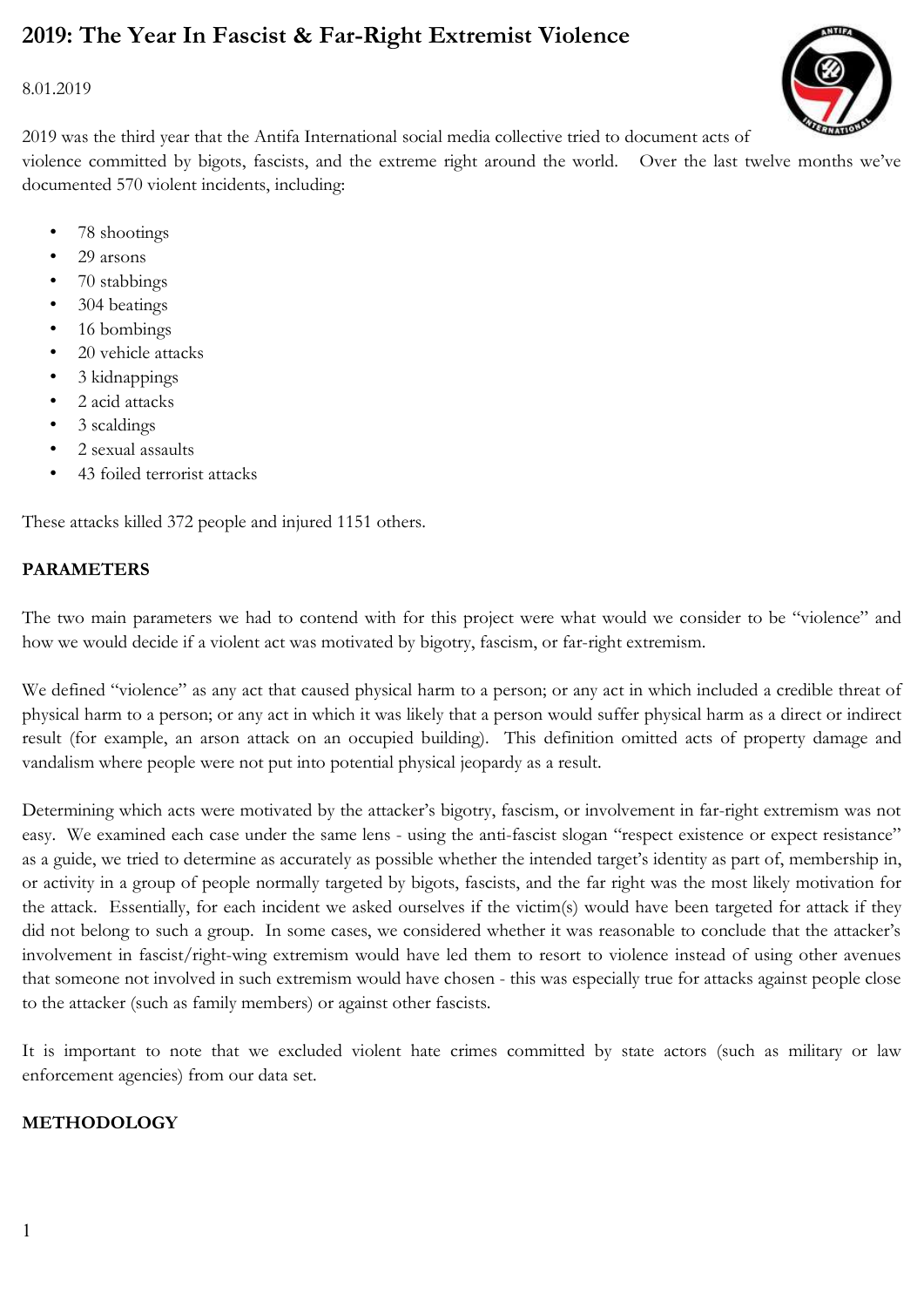We monitored reports of violent hate crimes in several countries. These reports came from the news media, advocacy organizations, and other sources. We compiled the reports into our chronology and map on a weekly basis. We'd like to acknowledge the value of the research compiled by groups such as ProPublica, the Human Rights Campaign, Tell Mama, Mut Gegen Rechte Gewalt, Bell Tower News, factchecker.in, the Never Again Association, Transgender Europe, and Luigi Mastrodonato, all of whom did outstanding work documenting violent hate crimes around the world that proved extremely helpful to our own research.

# LIMITATIONS

This research, while likely the most comprehensive reporting of violent hate crimes in 2019, should not by any means be considered a complete listing of bigoted/fascist/far right violence. Instead, we believe it best serves as a sample of the level of violence committed nearly every single day last year.

Because our research collective is small, unfunded, and run entirely by volunteers, we were limited to what stories we could find being published by news media and by advocacy organizations, which means that our data does not capture violent hate crimes that were not reported by either. We were further limited in scope to sources in languages we understood, which means that although we've improved in this regard, we still failed to document violent hate crimes in whole regions and countries that we are unfamiliar with and do not know the language(s) of.

There is no doubt that the 570 incidents of bigoted, fascist, and extreme-right violence we managed to document in 2019 are only a fraction of the number of incidents that happen every day around the world. It's our hope that by documenting and describing what our resources and limitations allow us to, the urgency of responding to this issue will be impossible to ignore.

# FINDINGS

We documented far more incidents of bigoted, fascist, and extreme-right violence than we did in the two years previous (we started this particular project in 2017) - 89% more incidents than 2018 and a nearly 400% increase over the number of incidents we recorded in 2017. All told, we documented more violent hate crimes in 2019 than we did in the previous two years combined.

Likewise the increase in the number of those killed and injured by bigoted, fascist, or extreme-right violence. Whether this increase is a reflection of growing violence or whether it is because our ability to find and document violent hate crimes globally has improved is difficult to determine.

### Other findings from our research:

The most violent single hate crime occurred in April 2019, when a Sri Lankan fascist group connected to Daesh/ISIS led a series of coordinated terror attacks against Christians, killing dozens and injuring hundreds.

The group most likely to be targeted for hate-motivated violence in 2019 (after taking into account the April terror attacks against Christians in Sri Lanka) were Muslims, followed by migrants and refugees. Trans people experienced nearly the same number of violent incidents as LGB+ people but were the most likely to be murdered. Trans men and women were the victims in 23% of the bias-motivated murders we documented in 2019. Three out of every four violent attacks against a trans person that we documented this year was lethal.

The 35 violent incidents we documented in New York City earn it the title of 2019 Violent Hate Crime Capital of the World, with 6% of all violent hate crimes that we documented worldwide occurring in the Five Boroughs. These crimes